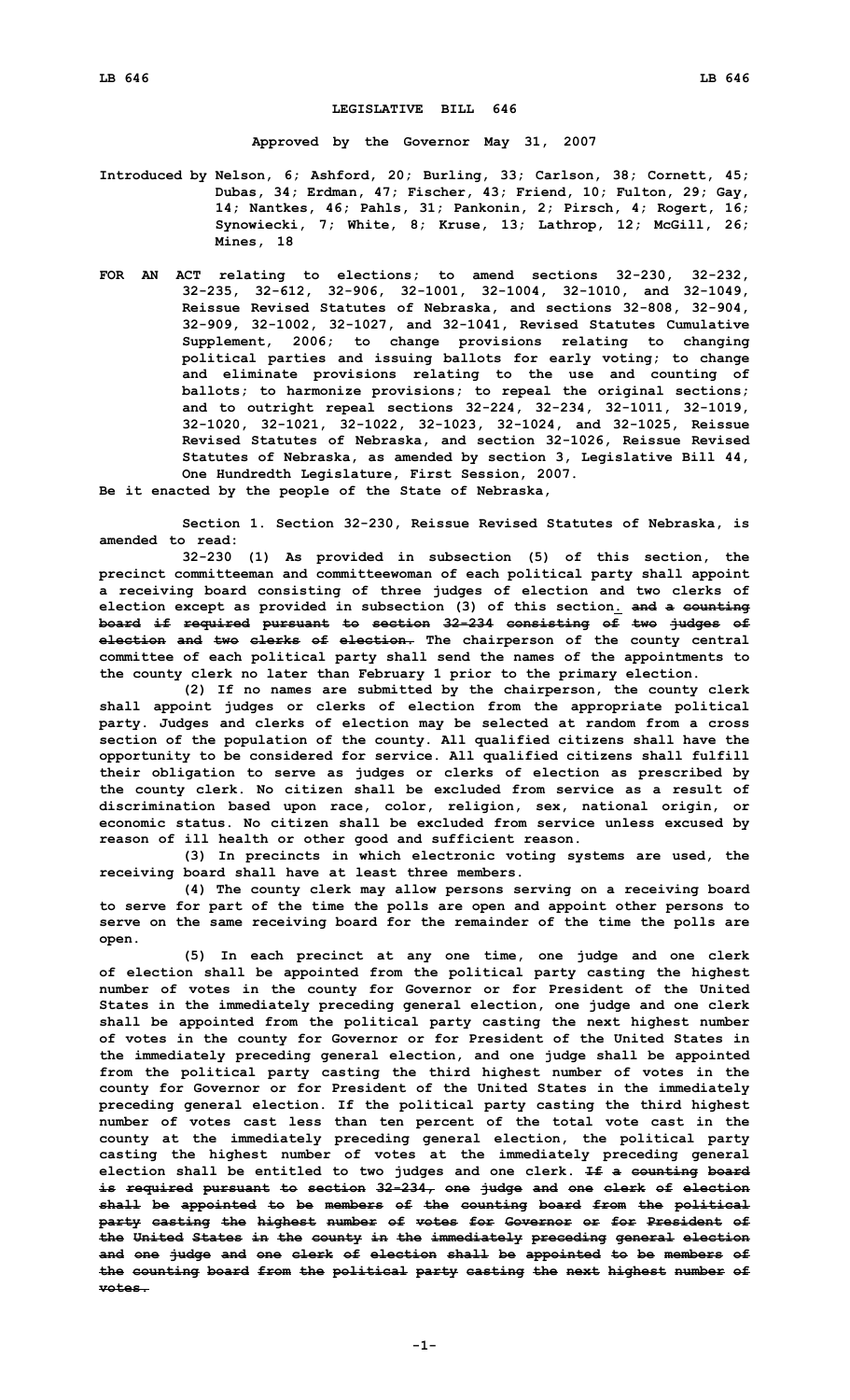**(6) The county clerk may appoint registered voters to serve in case of <sup>a</sup> vacancy among any of the judges or clerks of election or in addition to the judges and clerks in any precinct when necessary to meet any situation that requires additional judges and clerks. Such appointees may include registered voters unaffiliated with any political party. Such appointees shall serve at subsequent or special elections as determined by the county clerk.**

**(7) The county clerk may appoint <sup>a</sup> person who is at least sixteen years old but is not eligible to register to vote as <sup>a</sup> clerk of election. Such clerk of election shall meet the requirements of subsection (1) of section 32-231, except that such clerk shall not be required to be <sup>a</sup> registered voter. No more than one clerk of election appointed under this subsection shall serve at any precinct. A clerk of election appointed under this subsection shall be considered <sup>a</sup> registered voter who is not affiliated with <sup>a</sup> political party for purposes of this section.**

**Sec. 2. Section 32-232, Reissue Revised Statutes of Nebraska, is amended to read:**

**32-232 (1) Any clerk of election may perform the duties of <sup>a</sup> judge of election, and any judge of election may perform the duties of <sup>a</sup> clerk of election. The county clerk may excuse two clerks of election from serving at any election, and the judges of election shall perform such duties without additional compensation.**

**(2) The county clerk shall designate one of the members of the receiving board as <sup>a</sup> messenger. The messenger shall receive from the county clerk the ballots and other equipment necessary for holding the election in the precinct for which he or she is <sup>a</sup> judge or clerk and shall deliver them to the polling place in his or her precinct at least one hour before the time provided by section 32-908 for opening the polls. The messenger shall return the ballots and other equipment to the county clerk as soon as possible after the votes are counted. In precincts which have <sup>a</sup> counting board, <sup>a</sup> messenger shall be designated by the county clerk from the members of the counting board to return the ballots and equipment to the county clerk.**

**Sec. 3. Section 32-235, Reissue Revised Statutes of Nebraska, is amended to read:**

**32-235 (1) The county clerk shall, by mail, notify judges and clerks of election, district inspectors, members of counting boards, and members of canvassing boards of their appointment. The notice shall inform the appointee of his or her appointment and of the date and time he or she is required to report to the office of the county clerk or other designated location and the polling place. The notice shall be mailed at least fifteen days prior to each statewide primary and general election. The county clerk shall order the members of the receiving board and the members of the counting board to appear at their respective polling place on the day and at the hour specified in the notice of appointment.**

**(2) Each appointee shall, at the time fixed in the notice of appointment, report to the office or other location to complete any informational forms and receive training regarding his or her duties. The training shall include instruction as required by the Secretary of State and any other training deemed necessary by the county clerk.**

**Sec. 4. Section 32-612, Reissue Revised Statutes of Nebraska, is amended to read:**

**32-612 (1) <sup>A</sup> change of political party affiliation by <sup>a</sup> registered voter so as to affiliate with the political party named in the candidate filing form or in an affidavit as <sup>a</sup> write-in candidate pursuant to section 32-615 after the first Friday in December prior to the statewide primary election shall not be effective to meet the requirements of section 32-610 or 32-611 or subsection (4) of this section, except that any person may change his or her political party affiliation after the first Friday in December prior to the statewide primary election to become <sup>a</sup> candidate of <sup>a</sup> new political party which has successfully completed the petition process required by section 32-716.**

**(2) No registered voter, candidate, or proposed candidate shall swear falsely as to political party affiliation or shall swear that he or she affiliates with two or more political parties. Any candidate who swears falsely as to political party affiliation or swears that he or she affiliates with two or more political parties shall not be the candidate of such party and shall not be entitled to assume the office for which he or she filed even if he or she receives <sup>a</sup> majority or plurality of the votes therefor at the following general election.**

**(3) The name of <sup>a</sup> candidate shall not appear printed on more than one political party ballot. A candidate who is <sup>a</sup> registered voter of one political party shall not accept the nomination of another political party. (4) In order to count write-in votes on <sup>a</sup> political party ballot**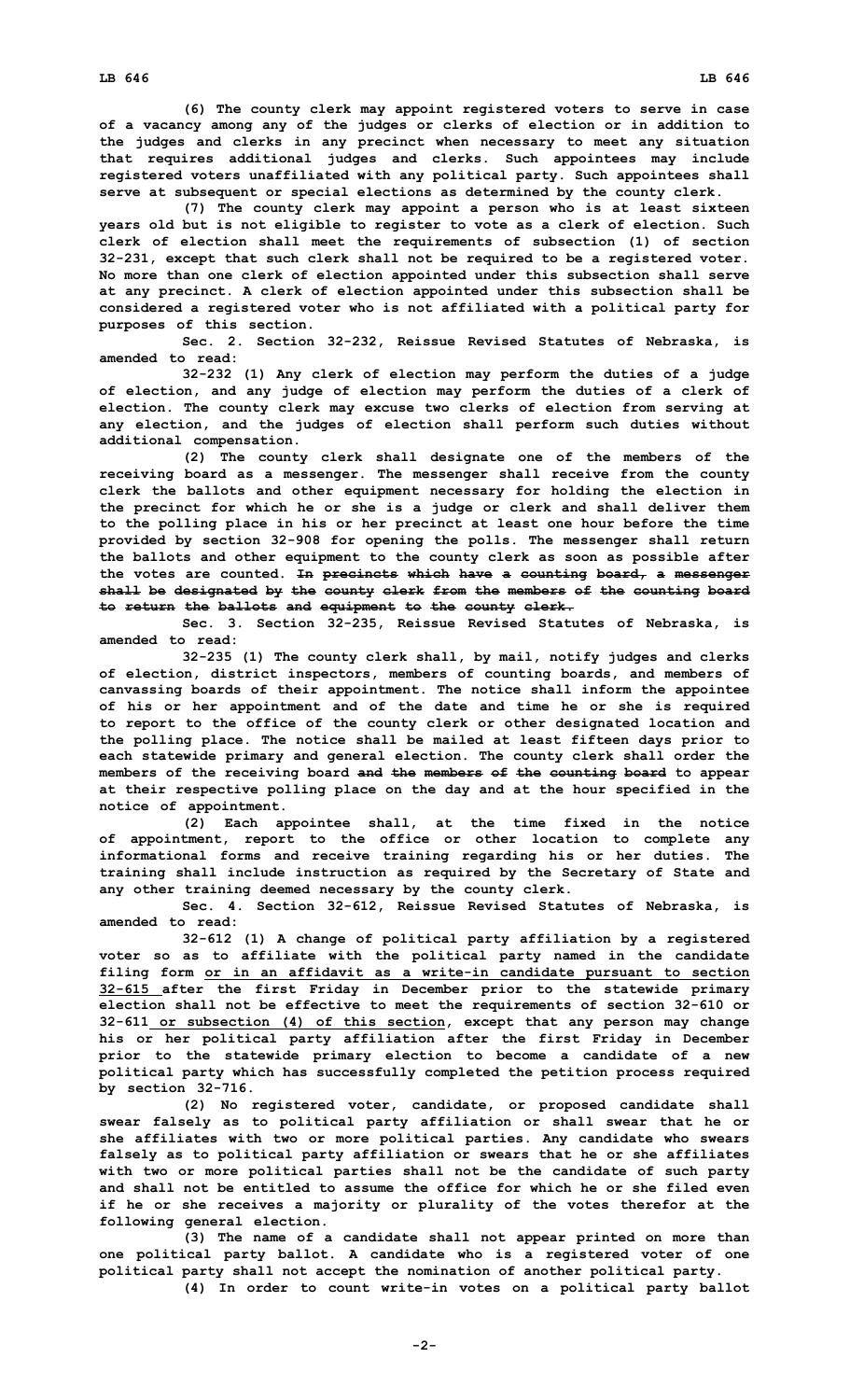**in the primary election, the candidate who receives the votes must be <sup>a</sup> registered voter of that political party unless the political party allows candidates not affiliated with the party by not adopting <sup>a</sup> rule under section 32-702.**

**Sec. 5. Section 32-808, Revised Statutes Cumulative Supplement, 2006, is amended to read:**

**32-808 (1) Ballots for early voting and applications shall be ready for delivery to registered voters at least thirty-five days prior to each statewide primary or general election and at least fifteen days prior to all other elections.**

**(2) Notwithstanding subsection (1) of this section, upon request for <sup>a</sup> ballot, <sup>a</sup> ballot for early voting shall be forwarded to each voter meeting the criteria of section 32-939 at least forty-five days prior to any election. The election commissioner or county clerk shall not forward any ballot for early voting if the election to which such ballot pertains has already been held. If the ballot has not been printed in sufficient time to meet the requirements of this subsection, the election commissioner or county clerk shall issue <sup>a</sup> special ballot at least fifty-seven sixty days prior to an election to each voter meeting the criteria of section 32-939 upon the written request by such voter requesting the special ballot. A complete list of the nominated candidates and issues to be voted upon by <sup>a</sup> voter meeting the criteria of such section shall be included with the special ballot by the election commissioner or county clerk. A notice shall be sent with the primary election ballot stating that the voter must request <sup>a</sup> general election ballot unless such voter has requested both the primary and general election ballots. If the voter has requested both ballots, <sup>a</sup> notice shall be sent with the primary election ballot stating that the general election ballot will be sent to the same address unless otherwise notified.**

**(3) For purposes of this section, <sup>a</sup> special ballot means <sup>a</sup> ballot prescribed by the Secretary of State which contains the titles of all offices being contested at such election and permits the voter to vote by writing in the names of the specific candidates or the decision on any issue.**

**(4) The election commissioner or county clerk shall publish in <sup>a</sup> newspaper of general circulation in the county an application form to be used by registered voters in making an application for <sup>a</sup> ballot for early voting after the ballots become available. The publication of the application shall not be required if the election is held by mail pursuant to sections 32-952 to 32-959.**

**Sec. 6. Section 32-904, Revised Statutes Cumulative Supplement, 2006, is amended to read:**

**32-904 The election commissioner or county clerk shall designate the polling places for each precinct at which the registered voters of the precinct will cast their votes. Polling places representing different precincts may be combined at <sup>a</sup> single location when potential sites cannot be found, contracts for utilizing polling sites cannot be obtained, or <sup>a</sup> potential site is not accessible to handicapped persons. When combining polling places at <sup>a</sup> single site for an election other than <sup>a</sup> special election, the election commissioner or county clerk shall clearly separate the polling places from each other and maintain separate receiving and counting boards. When combining polling places at <sup>a</sup> single site for <sup>a</sup> special election, the election commissioner or county clerk may combine the polling places and receiving and counting boards. Polling places shall not be changed between the statewide primary and general elections unless the election commissioner or county clerk has been authorized to make such change by the Secretary of State. If changes are authorized, the election commissioner or county clerk shall notify each state and local candidate affected by the change. Notwithstanding any other provision of the Election Act, the Secretary of State may adopt and promulgate rules and regulations, with the consent of the appropriate election commissioner or county clerk, for the establishment of polling places which may be used for voting pursuant to section 32-1041 for the twenty days preceding the day of election. Such polling places shall be in addition to the office of the election commissioner or county clerk and the polling places otherwise established pursuant to this section.**

**Sec. 7. Section 32-906, Reissue Revised Statutes of Nebraska, is amended to read:**

**32-906 (1) The election commissioner or county clerk shall provide each polling place with ballot boxes, ballot box locks and keys, and <sup>a</sup> sufficient number of voting booths furnished with supplies and conveniences to enable each registered voter to prepare his or her ballot for voting and to secretly mark his or her ballot. One voting booth shall be provided for approximately every one hundred registered voters in the precinct. The election commissioner or county clerk may increase or decrease the number of**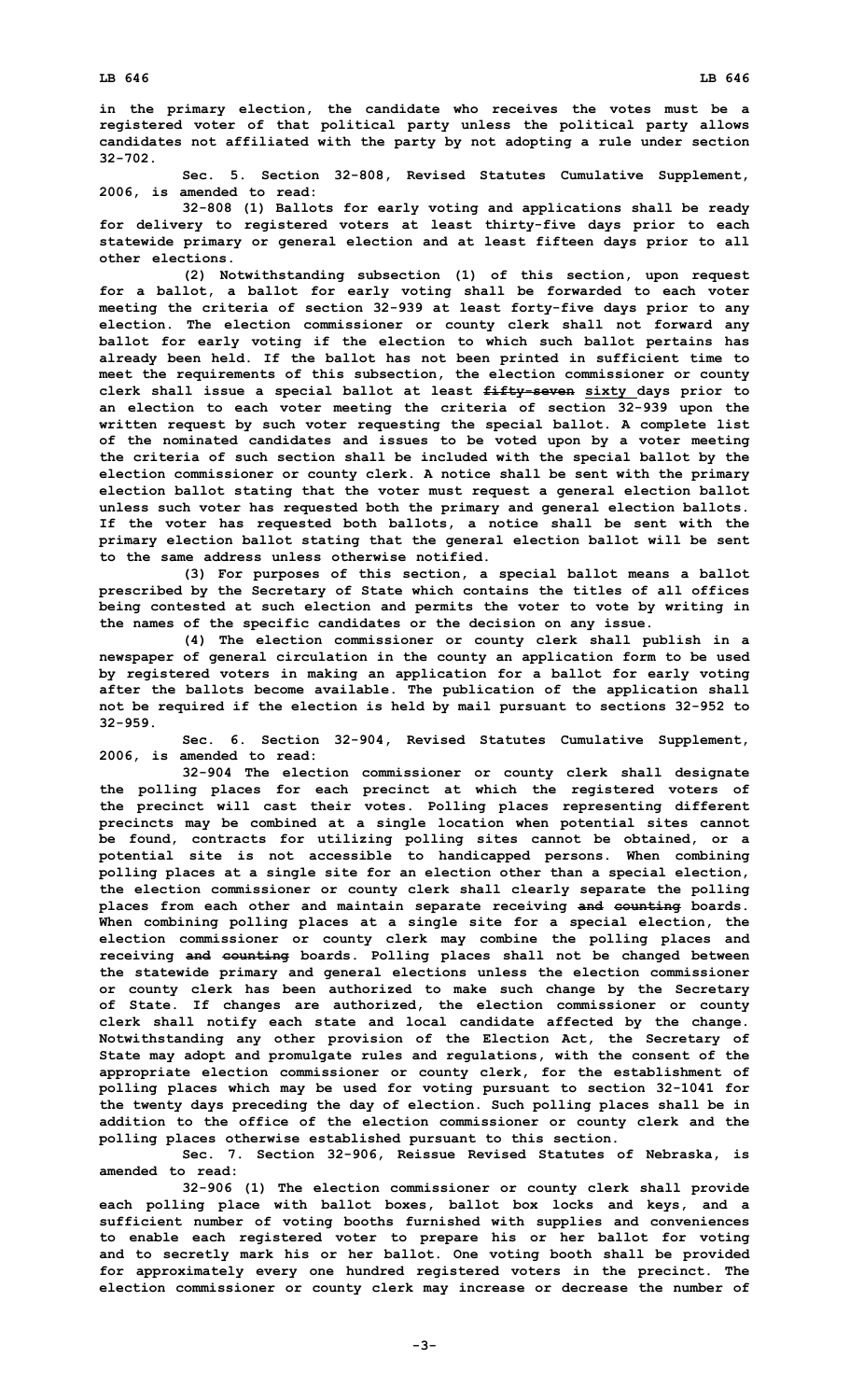**voting booths to accommodate the expected voter turnout of any election other than <sup>a</sup> statewide election. In precincts required to have <sup>a</sup> counting board pursuant to section 32-224 or 32-234, the county shall provide an enclosed compartment for the use of the counting board.**

**(2) When there is no structure within the precinct suitable for use as <sup>a</sup> polling place, the election commissioner or county clerk may designate <sup>a</sup> polling place outside the precinct and convenient thereto which shall be provided with voting booths furnished with supplies and conveniences and, when utilized, an enclosed compartment for use of the counting board as are other polling places.**

**(3) Standards for polling places shall include any applicable standards developed under sections 81-5,147 and 81-5,148.**

**Sec. 8. Section 32-909, Revised Statutes Cumulative Supplement, 2006, is amended to read:**

**32-909 Before any ballot is deposited in the ballot box, the ballot box shall be publicly opened and exhibited and the judges and clerks of election shall see that no ballot is in the box. The ballot box shall then be locked and the key delivered to one of the judges of election or, in counties having an election commissioner, to the precinct inspector. If paper ballots are being used that will be manually counted, <sup>a</sup> ballot box containing such ballots shall not be opened again until opened by the counting board. A ballot box which contains ballots that will be counted using <sup>a</sup> scanner may be opened prior to the hour established by law for the closing of the polls at the discretion of the election commissioner or county clerk.**

**Sec. 9. Section 32-1001, Reissue Revised Statutes of Nebraska, is amended to read:**

**32-1001 After the polls have closed, the precinct list of registered voters and the precinct sign-in register shall be signed by all members of the receiving board, the names of the registered voters shall be counted, and the number shall be recorded where designated on the list and the register. If <sup>a</sup> line is missed or <sup>a</sup> name is voided, the receiving board shall subtract such omissions or voids from the total before recording the total on the list and the register. The receiving board shall certify to all matters pertaining to casting of ballots and shall turn over the ballots, ballot boxes, list of registered voters, and sign-in register to the counting board. election commissioner or county clerk.**

**Sec. 10. Section 32-1002, Revised Statutes Cumulative Supplement, 2006, is amended to read:**

**32-1002 (1) As the ballots are removed from the ballot box pursuant to sections 32-1011 to 32-1026, 32-1012 to 32-1018, the receiving board or counting board shall separate the envelopes containing the provisional ballots from the rest of the ballots and deliver them to the election commissioner or county clerk.**

**(2) Upon receipt of <sup>a</sup> provisional ballot, the election commissioner or county clerk shall verify that the certificate on the front of the envelope or the form attached to the envelope is in proper form and that the certification has been signed by the voter.**

**(3) The election commissioner or county clerk shall also (a) verify that such person has not voted anywhere else in the county or been issued an absentee <sup>a</sup> ballot for early voting, (b) investigate whether any credible evidence exists that the person was properly registered to vote in the county before the deadline for registration for the election, (c) investigate whether any information has been received pursuant to section 32-309, 32-310, or 32-324 that the person has resided, registered, or voted in any other county or state since registering to vote in the county, and (d) upon determining that credible evidence exists that the person was properly registered to vote in the county, make the appropriate changes to the voter registration register by entering the information contained in the registration application completed by the voter at the time of voting <sup>a</sup> provisional ballot.**

**(4) <sup>A</sup> provisional ballot cast by <sup>a</sup> voter pursuant to section 32-915 shall be counted if:**

**(a) Credible evidence exists that the voter was properly registered in the county before the deadline for registration for the election;**

**(b) The voter has resided in the county continuously since registering to vote in the county;**

**(c) The voter has not voted anywhere else in the county or has not otherwise voted early using <sup>a</sup> ballot for early voting;**

**(d) The voter has completed <sup>a</sup> registration application prior to voting and:**

**(i) The residence address provided on the registration application completed pursuant to subdivision (1)(e) of section 32-915 is located within the precinct in which the person voted; and**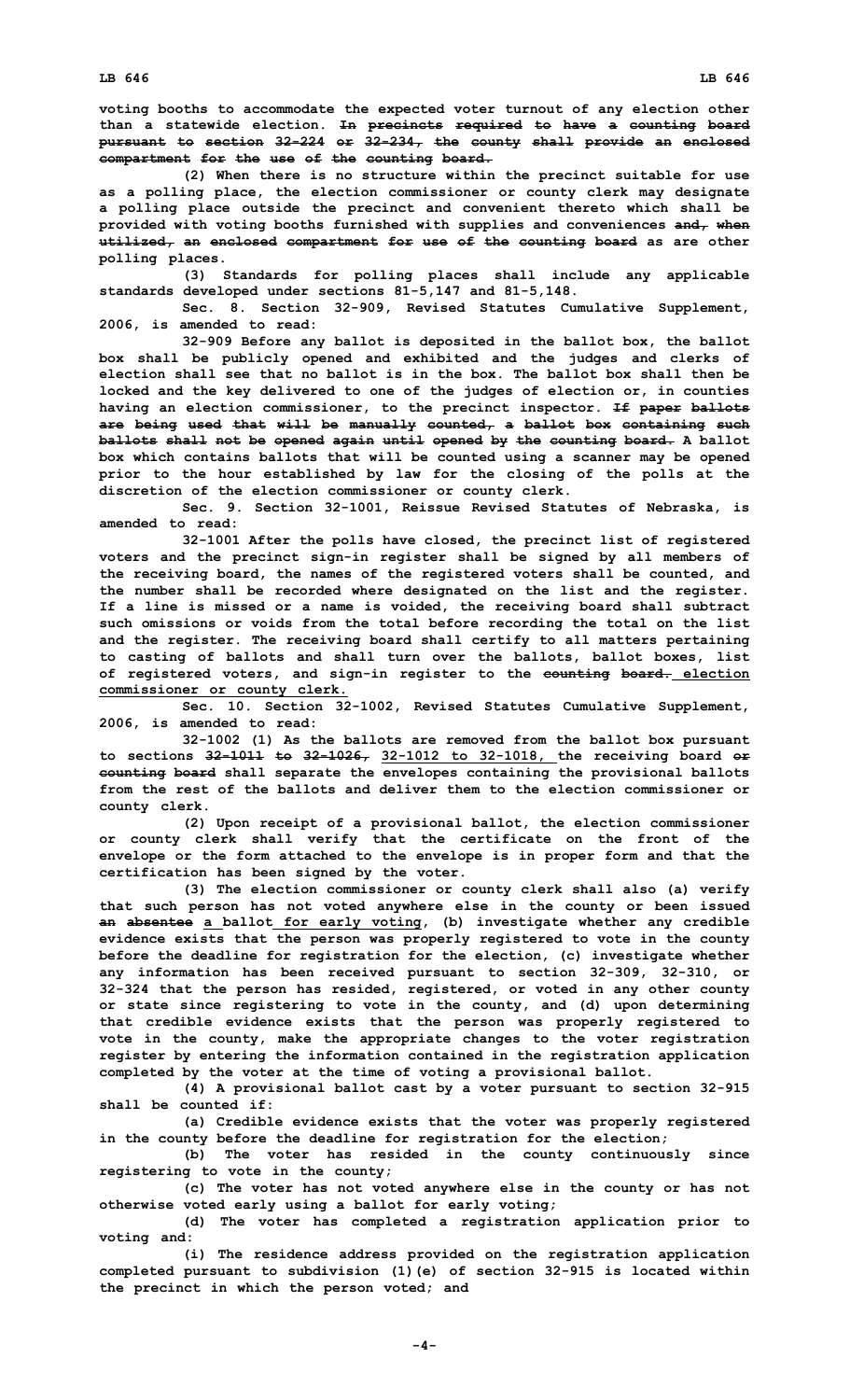**(ii) If the voter is voting in <sup>a</sup> primary election, the party affiliation provided on the registration application completed prior to voting the provisional ballot is the same party affiliation that appears on the voter's voter registration record based on his or her previous registration application; and**

**(e) The certification on the front of the envelope or form attached to the envelope is in the proper form and signed by the voter.**

**(5) <sup>A</sup> provisional ballot cast by <sup>a</sup> voter pursuant to section 32-915 shall not be counted if:**

**(a) The voter was not properly registered in the county before the deadline for registration for the election;**

**(b) Information has been received pursuant to section 32-309, 32-310, or 32-324 that the voter has resided, registered, or voted in any other county or state since registering to vote in the county in which he or she cast the provisional ballot;**

**(c) Credible evidence exists that the voter has voted elsewhere or has otherwise voted early;**

**(d) The voter failed to complete and sign <sup>a</sup> registration application pursuant to subdivision (1)(e) of section 32-915;**

**(e) The residence address provided on the registration application completed pursuant to subdivision (1)(e) of section 32-915 is in <sup>a</sup> different county or in <sup>a</sup> different precinct than the county or precinct in which the voter voted;**

**(f) If the voter is voting in <sup>a</sup> primary election, the party affiliation on the registration application completed prior to voting the provisional ballot is different than the party affiliation that appears on the voter's voter registration record based on his or her previous registration application; or**

**(g) The voter failed to complete and sign the certification on the envelope or form attached to the envelope pursuant to subsection (3) of section 32-915.**

**(6) Upon determining that the voter's provisional ballot is eligible to be counted, the election commissioner or county clerk shall remove the ballot from the envelope without exposing the marks on the ballot and shall place the ballot with the ballots to be counted by the county canvassing board.**

**(7) The election commissioner or county clerk shall notify the system administrator of the system created pursuant to section 32-202 as to whether the ballot was counted and, if not, the reason the ballot was not counted.**

**(8) The verification and investigation shall be completed within seven days after the election.**

**Sec. 11. Section 32-1004, Reissue Revised Statutes of Nebraska, is amended to read:**

**32-1004 If <sup>a</sup> ballot has been overvoted for any office, the ballot shall be rejected for that office only. No overvoted ballot shall be judged for voter intent by any member of the counting board or any official involved in the counting process. The counting board in counties which count ballots manually shall make the following notation on the rejected ballots: Rejected for the office of ............, overvoted.**

**Sec. 12. Section 32-1010, Reissue Revised Statutes of Nebraska, is amended to read:**

**32-1010 Ballots may shall be counted (1) or compiled at <sup>a</sup> centralized location as provided in sections 32-1011 32-1012 to 32-1018. The receiving board shall deliver the ballot box and other election materials to the centralized location as directed by the election commissioner or county clerk. or (2) in the precinct by the receiving board which becomes the counting board after the polls are closed or by <sup>a</sup> counting board that is separate from the receiving board as provided in sections 32-1019 to 32-1026. Each counting board shall complete its duties and certify to all matters pertaining to the counting of votes.**

**Sec. 13. Section 32-1027, Revised Statutes Cumulative Supplement, 2006, is amended to read:**

**32-1027 (1) The election commissioner or county clerk shall appoint two or more registered voters to the counting board for early voting. One registered voter shall be appointed from the political party casting the highest number of votes for Governor or for President of the United States in the county in the immediately preceding general election, and one registered voter shall be appointed from the political party casting the next highest vote for such office. The election commissioner or county clerk may appoint additional registered voters to serve on the counting board and may appoint registered voters to serve in case of <sup>a</sup> vacancy among any of the members of**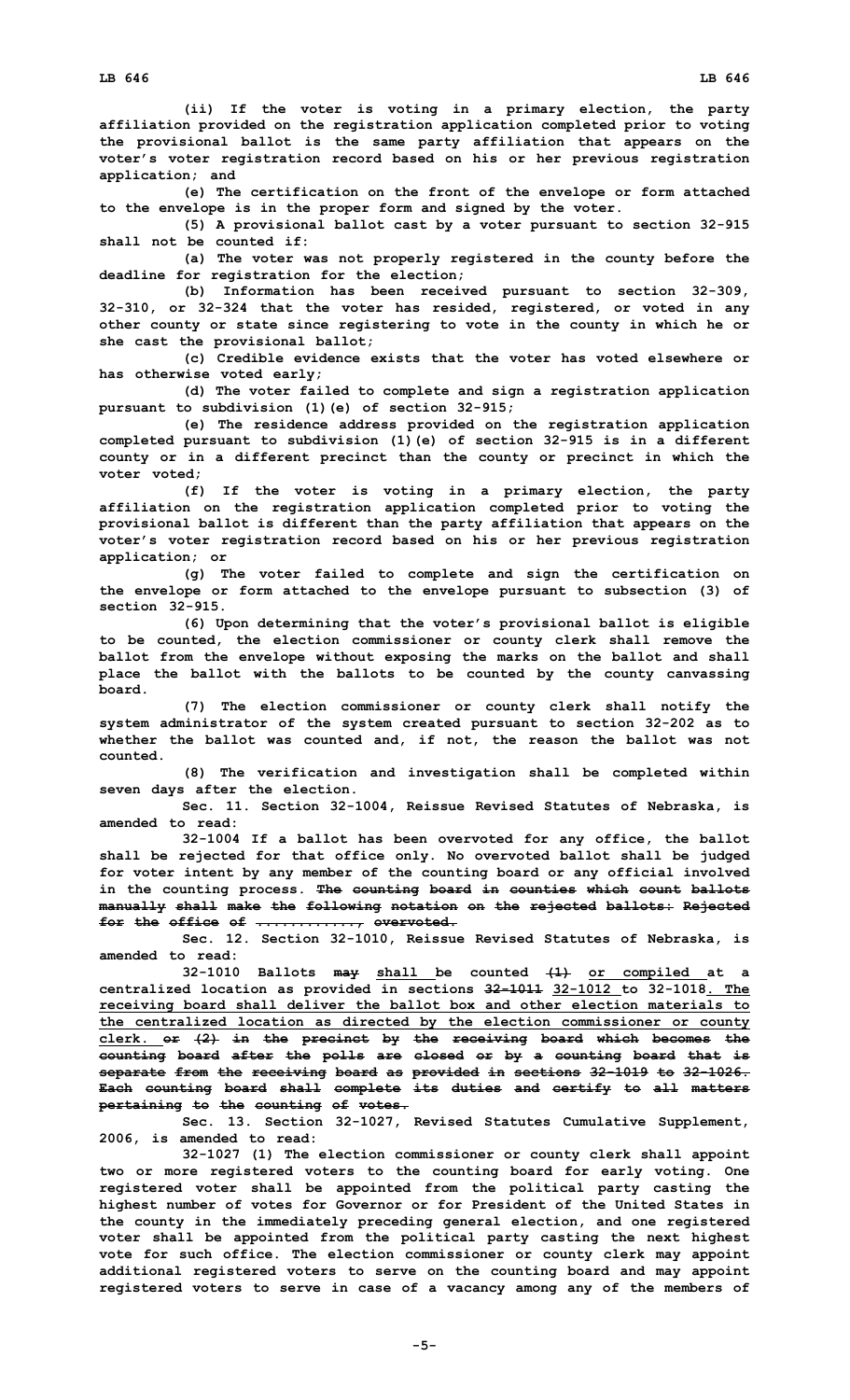**the counting board. Such appointees shall be balanced between the political parties and may include registered voters unaffiliated with any political party. The counting board may begin carrying out its duties not earlier than the Thursday second Monday before the election and shall meet as directed by the election commissioner or county clerk.**

**(2) The counting board shall place all identification envelopes in order and shall review each returned identification envelope pursuant to verification procedures prescribed in subsections (3) and (4) of this section.**

**(3) In its review, the counting board shall determine if:**

**(a) The voter has provided his or her name, residence address, and signature on the voter identification envelope;**

**(b) The ballot has been received from the voter who requested it and the residence address is the same address provided on the voter's request for <sup>a</sup> ballot for early voting, by comparing the information provided on the identification envelope with information recorded in the record of early voters or the voter's request;**

**(c) <sup>A</sup> completed and signed registration application has been received from the voter by the deadline in section 32-302, 32-321, or 32-325 or by the close of the polls pursuant to section 32-945;**

**(d) An identification document has been received from the voter not later than the close of the polls on election day if required pursuant to section 32-318.01; and**

**(e) <sup>A</sup> completed and signed registration application and oath has been received from the voter by the close of the polls on election day if required pursuant to section 32-946.**

**(4) On the basis of its review, the counting board shall determine whether the ballot shall be counted or rejected as follows:**

**(a) <sup>A</sup> ballot received from <sup>a</sup> voter who was properly registered on or prior to the deadline for registration pursuant to section 32-302 or 32-321 shall be accepted for counting without further review if:**

**(i) The name on the identification envelope appears to be that of <sup>a</sup> registered voter to whom <sup>a</sup> ballot for early voting has been issued or sent;**

**(ii) The residence address provided on the identification envelope is the same residence address at which the voter is registered or is in the same precinct and subdivision of <sup>a</sup> precinct, if any; and**

**(iii) The identification envelope has been signed by the voter;**

**(b) In the case of <sup>a</sup> ballot received from <sup>a</sup> voter who was not properly registered prior to the deadline for registration pursuant to section 32-302 or 32-321, the ballot shall be accepted for counting if:**

**(i) <sup>A</sup> valid registration application completed and signed by the voter has been received by the election commissioner or county clerk prior to the close of the polls on election day;**

**(ii) The name on the identification envelope appears to be that of the person who requested the ballot;**

**(iii) The residence address provided on the identification envelope and on the registration application is the same as the residence address as provided on the voter's request for <sup>a</sup> ballot for early voting; and**

**(iv) The identification envelope has been signed by the voter;**

**(c) In the case of <sup>a</sup> ballot received from <sup>a</sup> voter without <sup>a</sup> residence address who requested <sup>a</sup> ballot pursuant to section 32-946, the ballot shall be accepted for counting if:**

**(i) The name on the identification envelope appears to be that of <sup>a</sup> registered voter to whom <sup>a</sup> ballot has been sent;**

**(ii) <sup>A</sup> valid registration application completed and signed by the voter, for whom the residence address is deemed to be the address of the office of the election commissioner or county clerk pursuant to section 32-946, has been received by the election commissioner or county clerk prior to the close of the polls on election day;**

**(iii) The oath required pursuant to section 32-946 has been completed and signed by the voter and received by the election commissioner or county clerk by the close of the polls on election day; and**

**(iv) The identification envelope has been signed by the voter; and**

**(d) In the case of <sup>a</sup> ballot received from <sup>a</sup> registered voter required to present identification before voting pursuant to section 32-318.01, the ballot shall be accepted for counting if:**

**(i) The name on the identification envelope appears to be that of <sup>a</sup> registered voter to whom <sup>a</sup> ballot has been issued or sent;**

**(ii) The residence address provided on the identification envelope is the same address at which the voter is registered or is in the same precinct and subdivision of <sup>a</sup> precinct, if any;**

**(iii) <sup>A</sup> copy of an identification document authorized in section 32-318.01 has been received by the election commissioner or county clerk prior**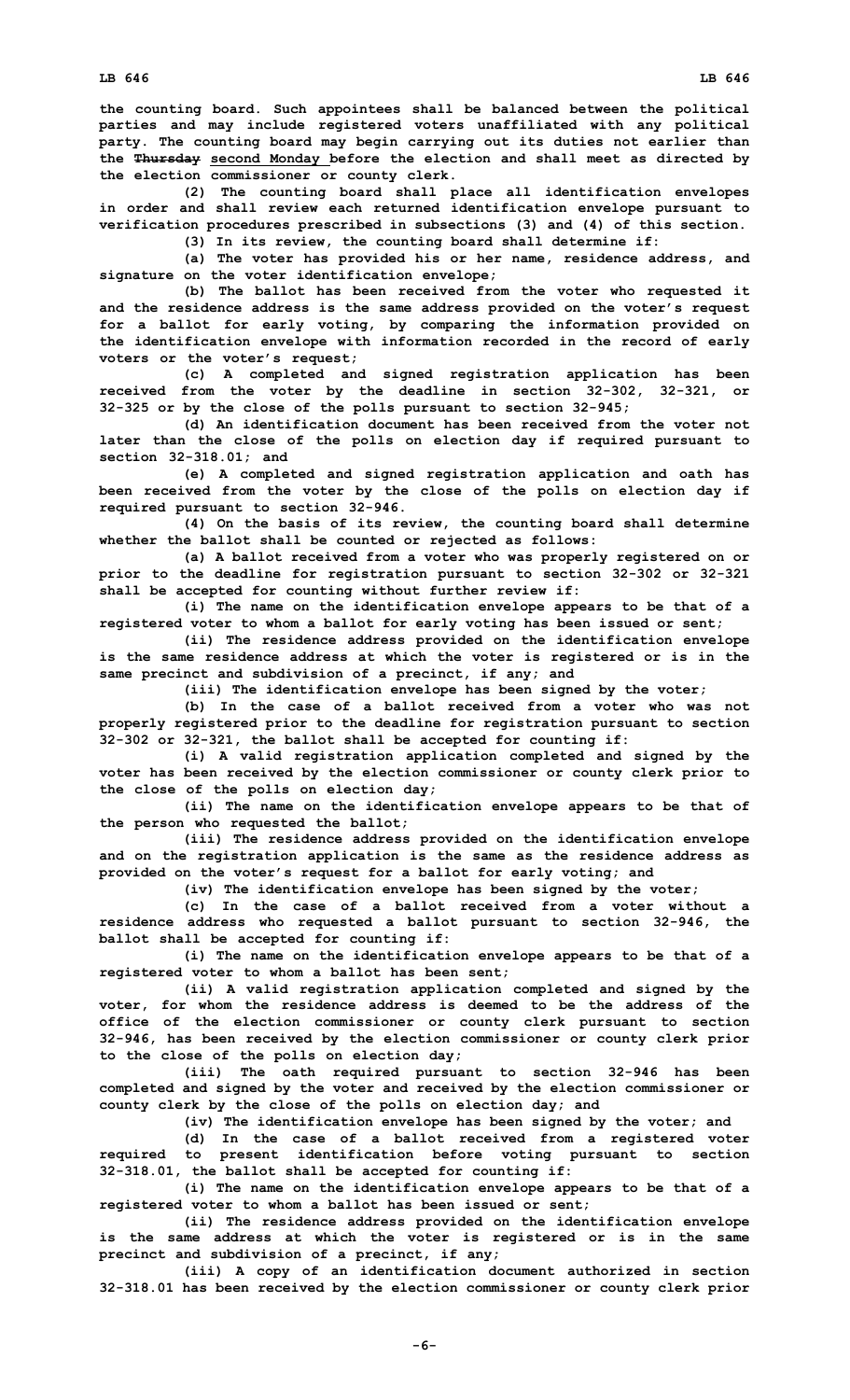**to the close of the polls on election day; and**

**(iv) The identification envelope has been signed by the voter.**

**(5) In opening the identification envelope or the return envelope to determine if registration applications, oaths, or identification documents have been enclosed by the voters from whom they are required, the counting board shall make <sup>a</sup> good faith effort to ensure that the ballot remains folded and that the secrecy of the vote is preserved.**

**(6) The counting board may, on the Thursday second Monday before the election, open all identification envelopes which are approved, and if the signature of the election commissioner or county clerk or his or her employee is on the ballot, the ballot shall be unfolded, flattened for purposes of using the optical scanner, and placed in <sup>a</sup> sealed container for counting on election day. as directed by the election commissioner or county clerk. At the discretion of the election commissioner or county clerk, the counting board may begin counting early ballots no earlier than twenty-four hours prior to the opening of the polls on the day of the election.**

**(7) If an identification envelope is rejected, the counting board shall not open the identification envelope. The counting board shall write Rejected on the identification envelope and the reason for the rejection. If the ballot is rejected after opening the identification envelope because of the absence of the official signature on the ballot, the ballot shall be reinserted in the identification envelope which shall be resealed and marked Rejected, no official signature. The counting board shall place the rejected identification envelopes and ballots in <sup>a</sup> container labeled Rejected Ballots and seal it.**

**(8) As soon as all ballots have been placed in the sealed container and rejected identification envelopes or ballots have been sealed in the Rejected Ballots container, the counting board shall count the ballots the same as all other ballots and an unofficial count shall be reported to the election commissioner or county clerk. No results shall be released prior to the closing of the polls on election day.**

**Sec. 14. Section 32-1041, Revised Statutes Cumulative Supplement, 2006, is amended to read:**

**32-1041 The election commissioner or county clerk may use paper ballots, optical-scan ballots, or voting systems approved by the Secretary of State to allow registered voters to cast their votes at any election. Paper ballots may be used in combination with other methods of casting ballots. The election commissioner or county clerk may use vote counting devices and voting systems approved by the Secretary of State for tabulating the votes cast at any election. Vote counting devices shall include electronic counting devices such as optical scanners. Any new voting or counting system shall be approved by the Secretary of State prior to use by an election commissioner or county clerk. Notwithstanding any other provision of the Election Act, the Secretary of State may adopt and promulgate rules and regulations to establish different procedures and locations for voting and counting votes pursuant to the use of any new voting or counting system. The procedures shall be designed to preserve the safety and confidentiality of each vote cast and the secrecy and security of the counting process, to establish security provisions for the prevention of fraud, and to ensure that the election is conducted in <sup>a</sup> fair manner.**

**Sec. 15. Section 32-1049, Reissue Revised Statutes of Nebraska, is amended to read:**

**32-1049 Any election commissioner or county clerk using <sup>a</sup> vote counting device to count ballots in <sup>a</sup> centralized location shall:**

**(1) Provide for the proper sealing of the containers and the security of the ballots when transported from each polling place to the centralized location and when removed from their containers and delivered to the personnel who operate the vote counting devices;**

**(2) Provide <sup>a</sup> process of counting which allows for the ballots of each precinct to be placed in <sup>a</sup> sealed container and placed in <sup>a</sup> secure location after the counting process has been completed;**

**(3) Provide for <sup>a</sup> method of overseeing the ballots that have been overvoted or damaged which does not involve judging voter intent to assure that these ballots have not been or will not be intentionally mismarked;**

**(4) Provide for <sup>a</sup> procedure for counting write-in votes when such votes and names of write-in candidates are to be counted and recorded;**

**(5) Provide for at least three independent tests to be conducted before counting begins to verify the accuracy of the counting process, which includes the computerized program installed for counting various ballots by vote counting devices, by (a) the election commissioner or county clerk, (b) the chief deputy election commissioner or <sup>a</sup> registered voter with <sup>a</sup> different party affiliation than that of the election commissioner or county clerk, and**